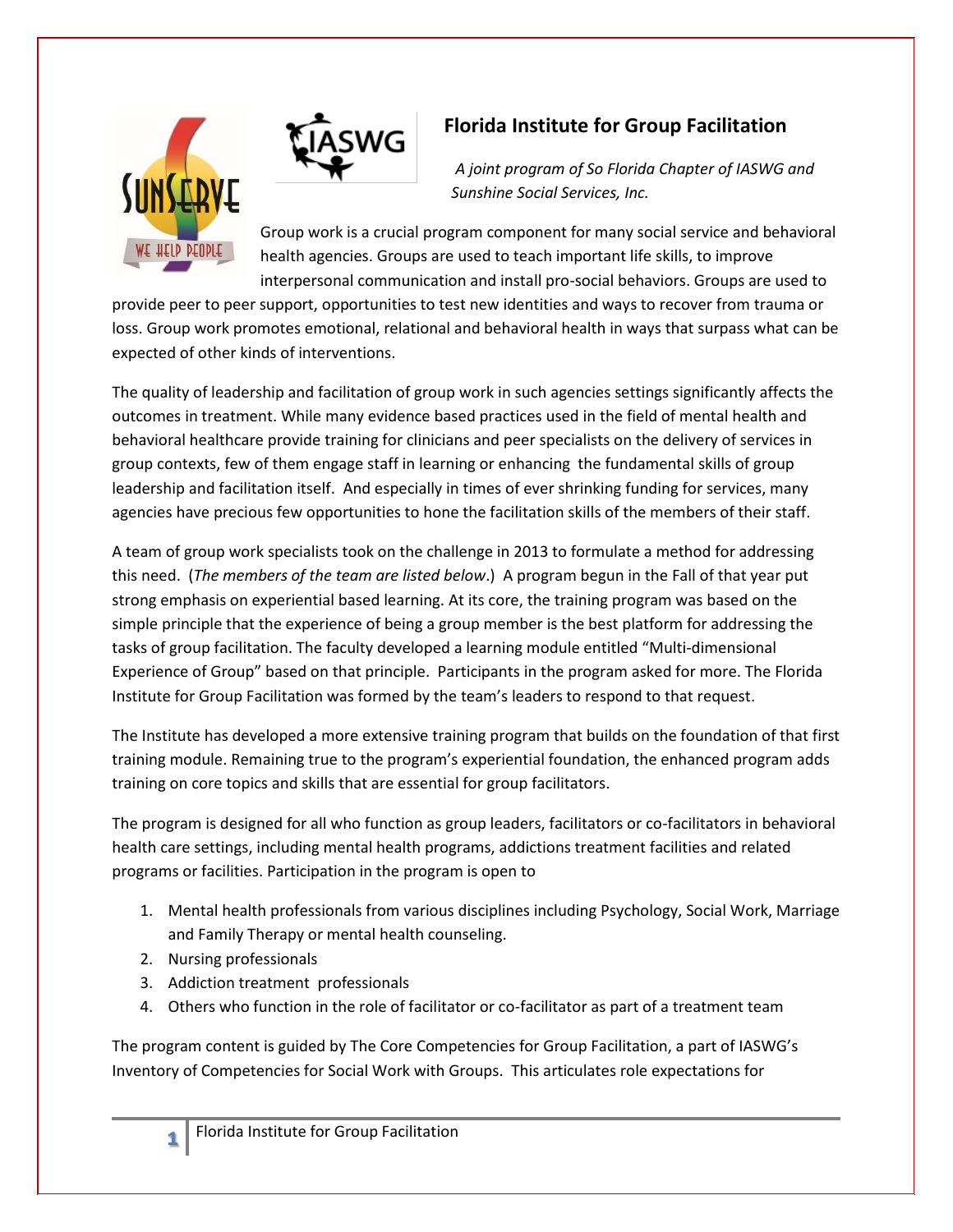facilitators for groups convened for multiple purposes including areas of direct concern for FIGF, namely group leadership in the context of behavioral health care.

The program includes the following learning opportunities:

### *(Descriptions and learning objectives for each module are attached at the end of this document)*

- 1. The six hour "Multi-dimensional Experience of Group," as indicated above is at the core of the training program. It is a thoroughly experiential training in which participants form training groups for the whole day
- 2. Three 2 hour modules in foundations of group facilitation theory and praxis. These modules address fundamental principles of group dynamics and guide facilitators toward understanding methods for managing group members through the stages of group life from the perspective of the role of facilitator.
- 3. Three 2 hour modules in advanced topics on group facilitation theory and praxis address issues of group cohesion, diversity of members and special topics that arise in social service agency settings.
- 4. A once-monthly Group Facilitators' Supervision and Consultation Group is the setting where participants in the training program have the opportunity to develop and refine their skills with the consultation of other facilitators from diverse settings and under the guidance of the core faculty members. Participation in the supervision and consultation group is recommended for a minimum of 12 months

### **Program Objectives**

## **Upon successful completion of this program, participants will demonstrate the ability to:**

- Apply their understanding of group work theory and practice to different group populations, incorporating an appreciation of the dimensions of human diversity
- Articulate the rationale for choices concerning group services and practice with a wide range of populations
- Understand and incorporate systemic variables when making interventions, including: organizational context, group size, composition, structure, culture, and communication patterns
- Use their knowledge of group dynamics and development to enhance their practice across a range of group models
- Use practice skills to facilitate group process, promote mutual aid, and mediate between the individual and the group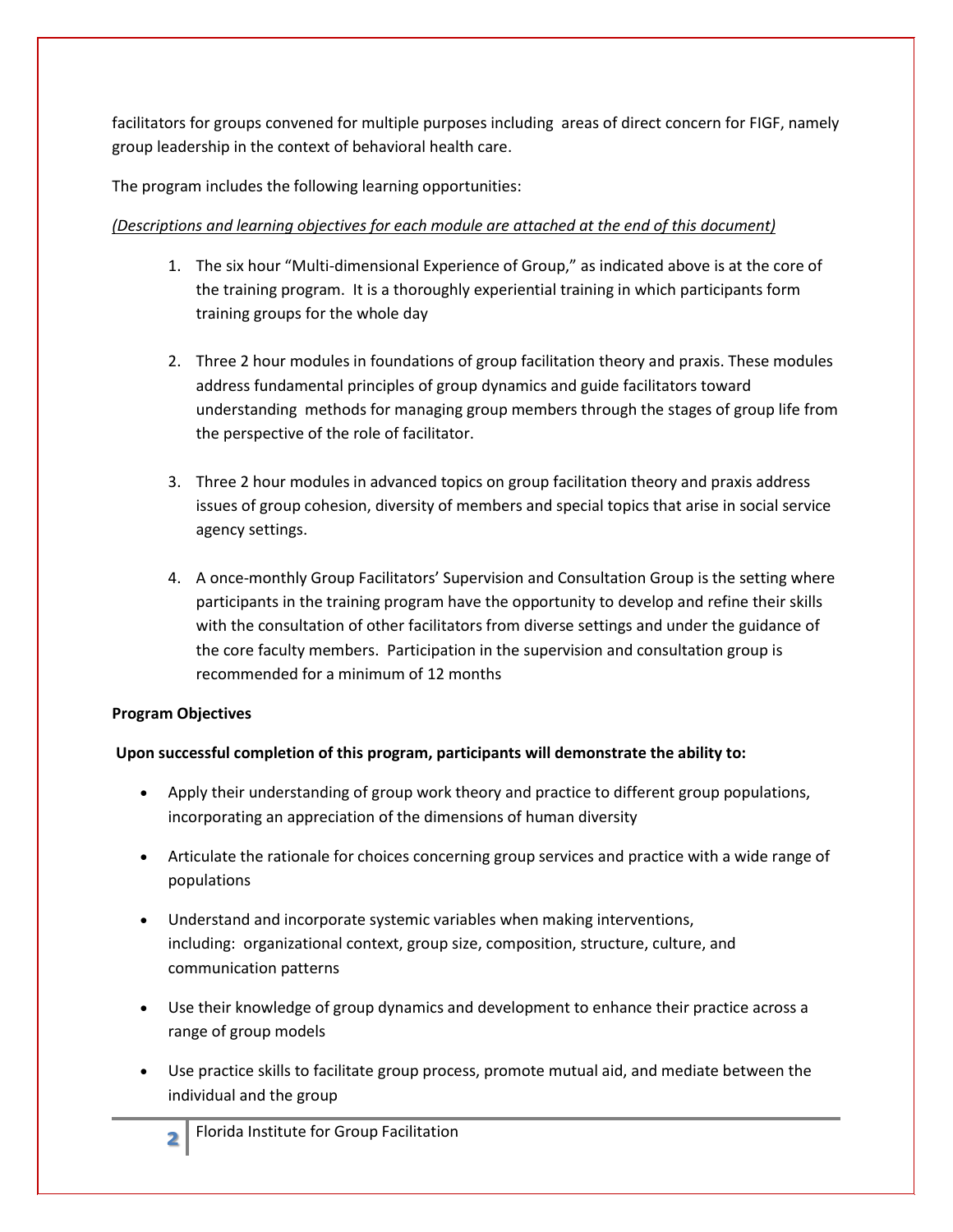• Critically analyze ethical issues and dilemmas unique to group work

#### **Core Faculty**

**Kris Drumm, LCSW ACHT,** former Group Program Coordinator at Sunserve, has over 25 years of experience of working with diverse communities. Now in private practice at A Healing Space in Wilton Manors, she has led treatment groups in various clinical in-patient and out-patient settings.

**Heidi Heft LaPorte, DSW,** is an Associate Professor at Barry University where, in addition to teaching courses on group work in both the MSW and PhD programs, she has extensive experience in research, evaluation of clinical practice and consulting with social service agencies.

**James Lopresti, Ph.D., LMHC,** SunServe's Director of Clinical Education and Senior Clinical Supervisor, is a frequent presenter on gay and lesbian issues for professionals, and has taught at various graduate level programs including Barry University, Loyola University of Chicago and the Johns Hopkins University. He has led group programs and mentored group leaders in clinical settings in Washington, DC and South Florida serving the LGBT community

**Mark Macgowan, PhD, LCSW,** Professor, School of Social Work at FIU, is the author of *A Guide to Evidence-Based Group Work* (Oxford University Press). Dr. Macgowan's funded research projects include multi-site, communitybased randomized designs involving culturally diverse groups in both Florida and North Carolina

**Mark Smith, PhD, LCSW**, associate professor in Barry University's School of Social Work where he teaches graduate classes in group work, co-leads the Florida Chapter of the International Association of Social Work with Groups (IASWG).

**Cindy Sterne, ACSW, LCSW, MCAP, ICADC, CCTP,** Human Services Supervisor with Broward Addiction Recovery Center, has over 25 years of clinical experience working with diverse populations in a variety of settings. She is an adjunct with the Florida Atlantic University School of Social Work where she teaches courses such as Practice with Individuals, Practice with Families and Groups, and Issues in Counseling Women among others. She also serves on the Florida Certification Board's Behavioral Health Advisory Council**.**

**Todd Tedrow, DSW, LCSW,** is the Director of the MSW Program at the Barry University School of Social Work. A long-time leader in healthcare and higher education, he has developed Narrative Therapy groups in healthcare settings and has been successful in collaborating with agencies to secure program funding. Todd has presented internationally on the topic of Narrative Therapy in Groups, and has provided regular training on this topic at the local and state level

#### **CORE TRAINING: "A MULTIDIMENSIONAL EXPERIENCE OF GROUP" (6 contact hours)**

**(**This unified program is entirely devoted to group work. Participants will have various opportunities to participate in experience based training activities according to their areas of professional concern**)**

*This full day training event is designed for persons responsible for leading groups in various clinical settings. It provides multiple opportunities for inculcating, refreshing, enhancing and expanding skills for group work leadership in a variety of settings. At the end of the day, participants will:*

- Achieve enhanced understanding of the experience of group from the members' perspective
- Understand foundational skills for facilitating groups such as creating safety, group norms and group culture
- Understand approaches that address group dynamics including: conflict, lack of participation, safety issues and processing "taboo" subjects or topics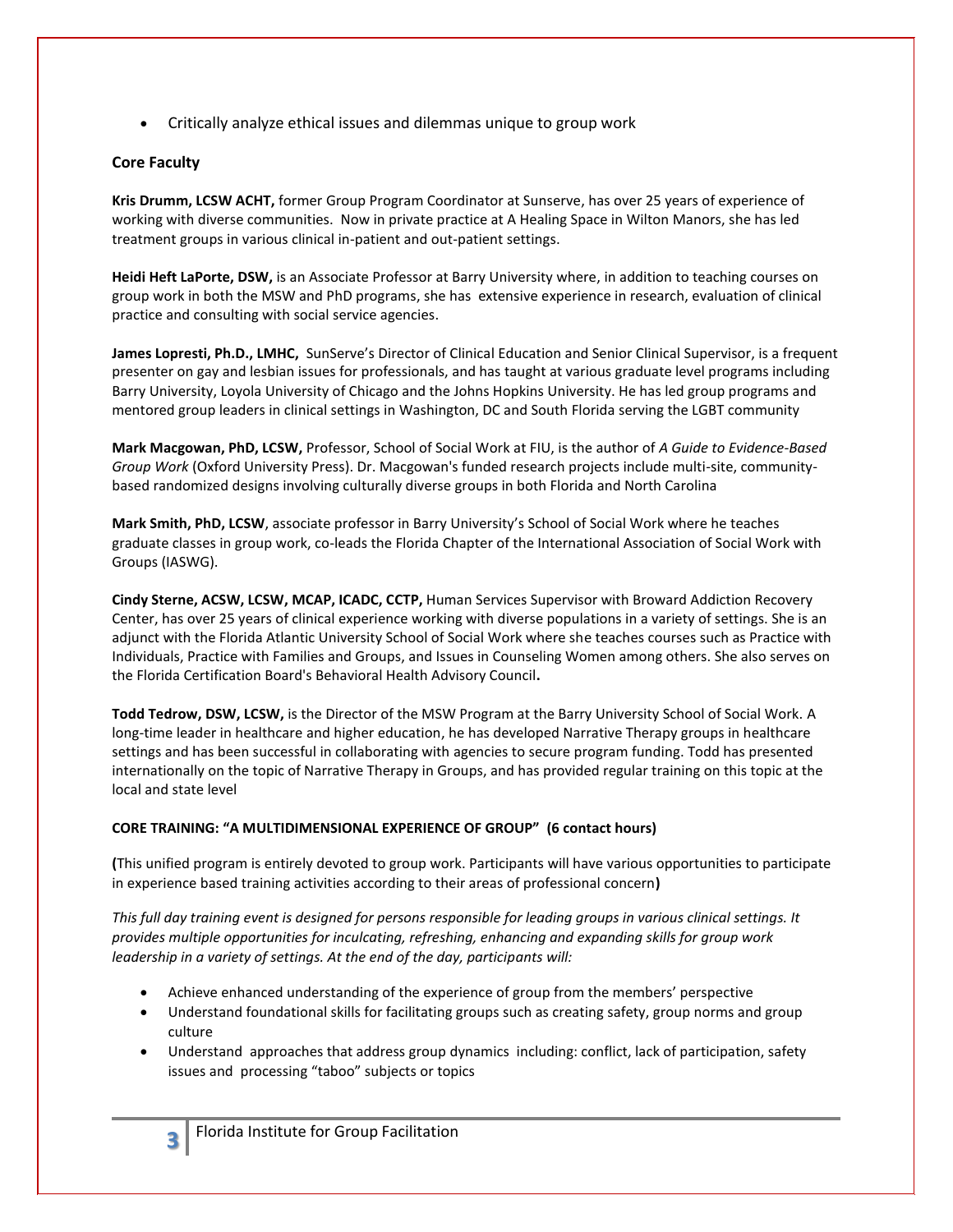• Understand the dynamics of group co-leadership, including leadership style, differing theoretical orientations and gender diversity

### **PROGRAM COSTS:**

**Full Program Enrollment fee (contac[t JLopresti@sunserve.org](mailto:JLopresti@sunserve.org) for current costs)** Includes 18 CEUs for Florida licensed Psychologists, Social Workers, Marriage and Family Therapists, Mental Health Counselors, ARNP, RN, LPN, Florida CAPs )

- 1. Multi- Dimensional Experience of Group (6 hrs)
- 2. Foundation modules (6 hrs)
- 3. Advanced modules (6 hrs)
- 4. Twelve session option to participate in limited membership monthly supervision group ( within 18 months).
- 5. Certification as Group Facilitator Specialist by the Florida Institute for Group Facilitation

**Individual sessions :** *(Training and supervision sessions are available for others when there are openings. Full program participants are guaranteed enrollment at all sessions and cost is included in full program enrollment fee*)

## **APPENDIX A – TRAINING SESSION DESCRIPTIONS**

- ➢ *All sessions include attention to principles and practices of facilitation for groups that meet either on-site or using internet- based platforms, or both.*
- ➢ *All training modules have the option for attendance either on-site at the training location [*Center for Spiritual Living, 4849 N. Dixie Hwy., Oakland Park, FL, 33334] *or via Zoom.*
- ➢ *Because of the structure of the training, "A Multi-Dimensional Experience of Group" requires that participants be equally divided between "on-site" small groups and "Zoom" small groups.*

**A. CORE TRAINING: "A MULTIDIMENSIONAL EXPERIENCE OF GROUP" (6 contact hours)***This full day training event is designed for persons responsible for leading groups in various clinical settings. It provides multiple opportunities for inculcating, refreshing, enhancing and expanding skills for group work leadership in a variety of settings. At the end of the day, participants will:*

- Achieve enhanced understanding of the experience of group from the members' perspective
- Understand foundational skills for facilitating groups such as creating safety, group norms and group culture
- Understand approaches that address group dynamics including: conflict, lack of participation, safety issues and processing "taboo" subjects or topics

**4**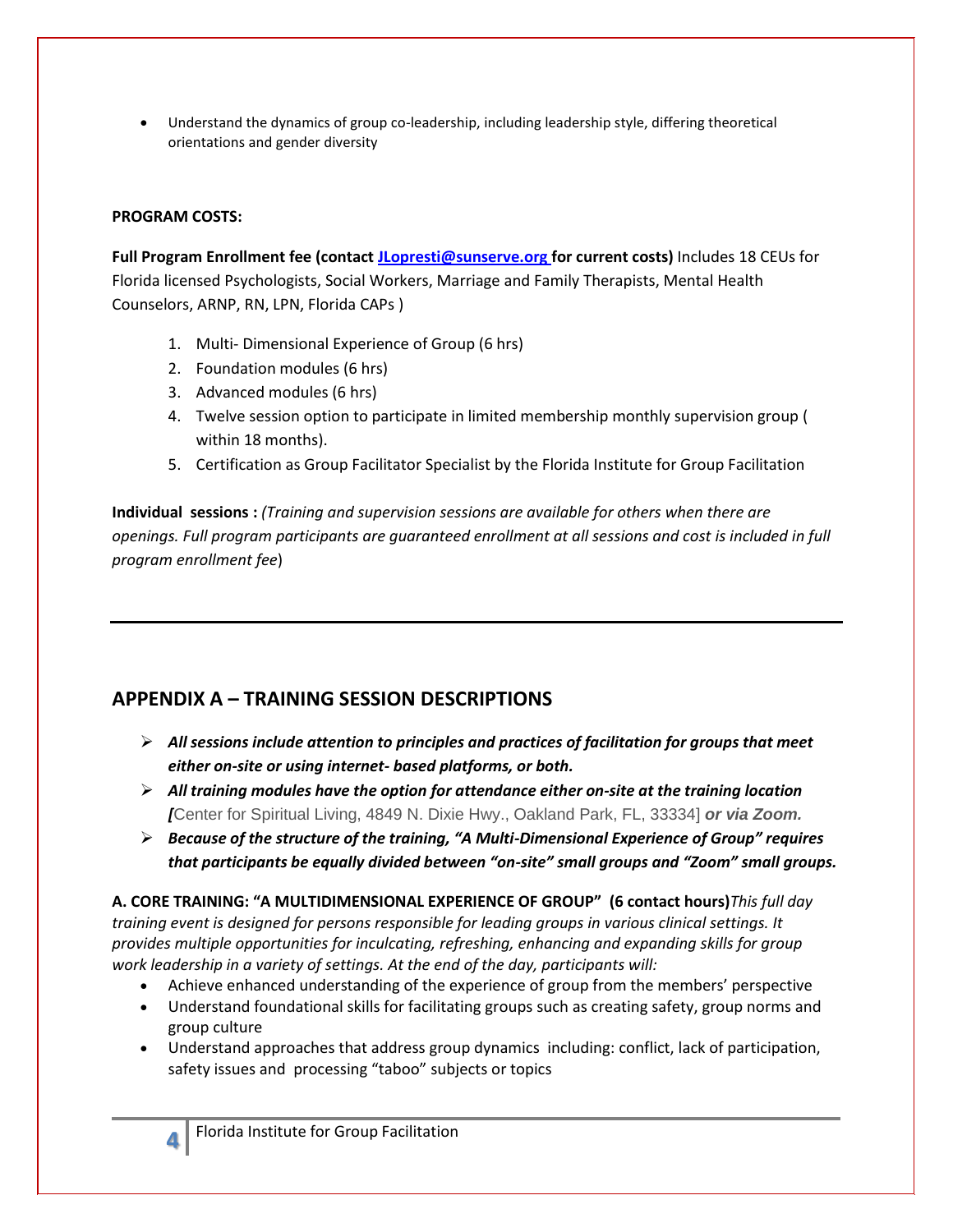• Understand the dynamics of group co-leadership, including leadership style, differing theoretical orientations and gender diversity

**\_\_\_\_\_\_\_\_\_\_\_\_\_\_\_\_\_\_\_\_\_\_\_\_\_\_\_\_\_\_\_\_\_\_\_\_\_ B. FOUNDATION MODULES:** *These modules address fundamental principles of group dynamics and guide facilitators toward understanding methods for managing group members through the stages of group life from the perspective of the role of facilitator. Each module is 2 hours in length and provides 2 CEUs for all mental health and nursing disciplines. Descriptions for each module and learning objectives are listed below*

**Module I:** This training module introduces participants to core principles of group work and draws on demonstration of various activities used to facilitate group process.

- o Identify key fundamentals for group work
- $\circ$  Identify the uses and benefits of various group activities

**Module II:** This training module introduces participants to essential micro level skills when working with individuals and groups and necessary for the effective facilitation of Group Work. Identification and demonstration of various skills used in groups.

- o Identify essential micro level skills for effective group work
- $\circ$  Identify and demonstrate various skills necessary to facilitate effective group work.

**Module III:** This training module introduces participants to the stages and life cycle of groups. This module introduces participants to additional skills necessary for effective group facilitation, particularly those of group leadership, self-awareness and the ability to effectively manage conflict when present in group work.

- o Identify the stages of groups
- o Identify those skills present in effective group facilitators
- $\circ$  Identify how they react internally to conflict when present in group work and how to mitigate and/or manage the external manifestation of such reactions

**\_\_\_\_\_\_\_\_\_\_\_\_\_\_\_\_\_\_\_\_\_\_\_\_\_\_\_\_\_\_\_\_\_\_\_\_\_\_\_\_\_ C. ADVANCED MODULES:** *Each module is 2 hours in length and provides 2 CEUs for all mental health and nursing disciplines. Descriptions for each module and learning objectives are listed below*

## **Module I: Principles, Practices and Facilitator Characteristics That Foster Cohesion**

*Cohesion is to group working as the working alliance is to individual counseling. It is a necessary condition for groups to do their work and to progress in accomplishing the members' goals for being in a group. Fostering cohesion depends on a personal stance for group leaders; it means having eyes and ears attuned to what is happening between group members on many overt and covert levels of communication all at the same time. And, simultaneously, it means having the skills to use that awareness in ways that deepen connections and address barriers to connection.*

- o *Identify Skills that lead to the creation of cohesion in a group*
- o *Identify factors and dynamics that impede group cohesion*
- o *Understand the key characteristics of a group leader/ facilitator that foster cohesion*

## **Module II: Diversity in Group Membership: Principles, Practices and Facilitator Skills**

*Levels of diversity in group membership always set up challenges for group leaders. Certain issues arise for group leaders when members closely mirror each other in social-cultural and familial backgrounds, ages and life experiences as well as in communication styles. And other issues arise when there is great diversity in each of these domains of human experience. Successful group leaders know how to navigate* 

**5**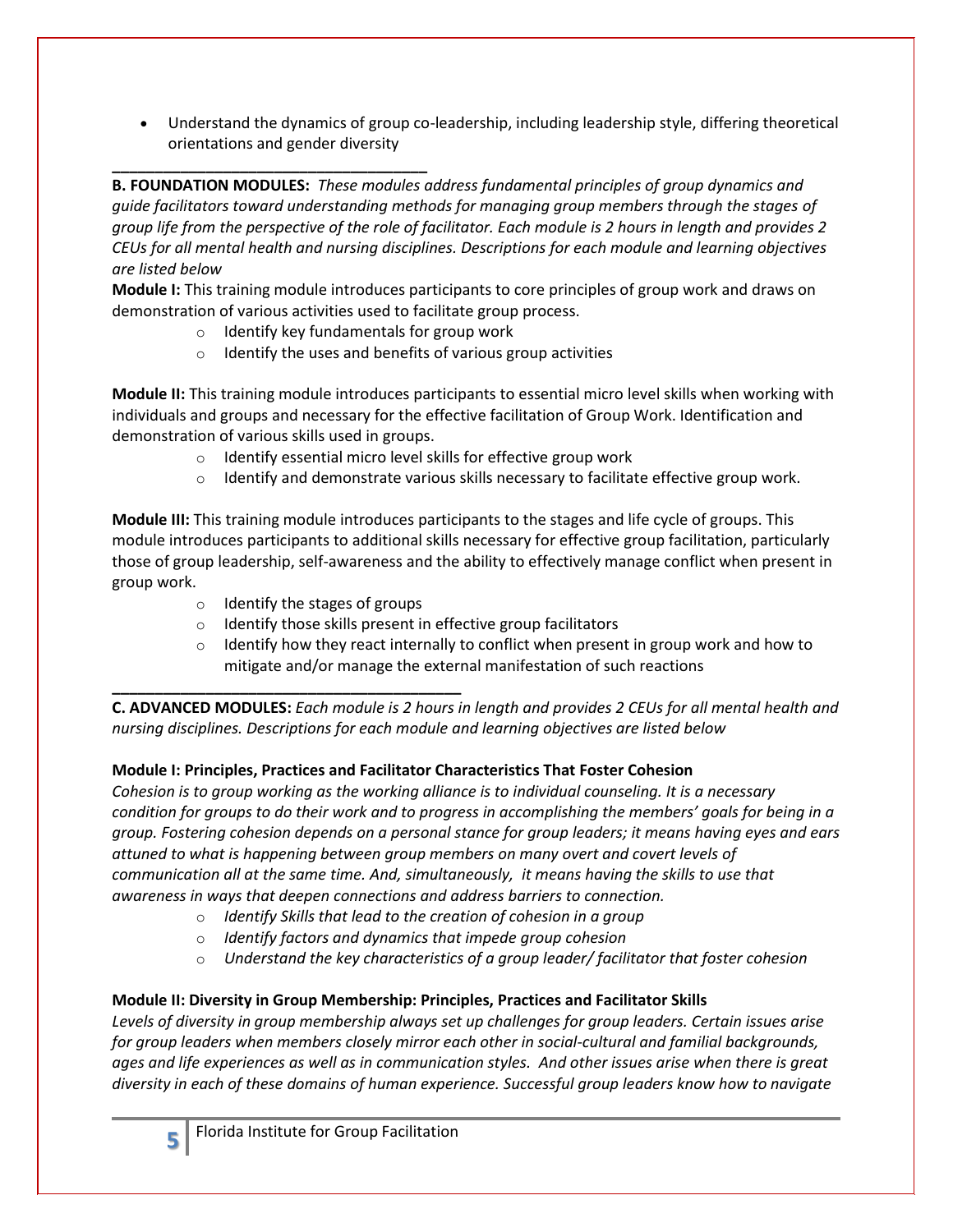*their way through these complexities to elicit the best opportunities for members to acquire the best outcomes from being in a group*

- $\circ$  Understand principles of group composition for heterogeneous vs. homogenous groups
- $\circ$  Understand the benefits and challenges for each kind of group: heterogeneous and homogeneous.
- $\circ$  Identify skills for negotiating conflict between members who come from different populations, affinity groups, or sub-groupings (e.g. younger vs. older, male vs. female, straight v. gay, black v white, etc.)

## **Module III: Impact of Trauma on Group Process.**

Research evidence convincingly suggests that the neuro-biological processes that respond to intense stressors directly impact the "social" and interpersonal sectors of brain. As a result, the impact that traumatic life experiences can have on attachments, social relationships, and overall life satisfaction can be quite profound. Mandated groups, for example, are likely to have a larger proportion of persons who have been deeply hurt by trauma and least successful at dealing with its effects on their lives.

- o Identify skills for group management when working with mandated clients
- $\circ$  Understand key factors for management of trauma-genic behaviors that can impact group members and group process

## **Module III: "Elective" Training Options.**

From time to time, the Institute offers other modules under the rubric of Advanced Training. Sessions may include modules on "Evidence Based Practice in Group Work," and "Evaluation of Groups as Means for Program Improvement."

# **APPENDIX B Inventory of Competencies in Social Work with Groups.**

This inventory is based on the International Association of Social with Groups' (IASWG) Practice Standards, second edition.

## **Core Values**

1. Helps each member to appreciate the contributions of the other members so that everyone's ideas are heard and considered.

2. Respects and highly values diversity in all of its dimensions such as culture, ethnicity, gender, sexual orientation, physical and mental abilities, and age.

3. Creates a group environment that offers an opportunity to live and practice the democratic principles of equality and autonomy. This value is presented to the group whenever appropriate and reinforced when members articulate it.

## **Pre-Group Phase: Planning, Recruitment and New Group Formation**

4. Obtains organizational support for an affirmation of the group.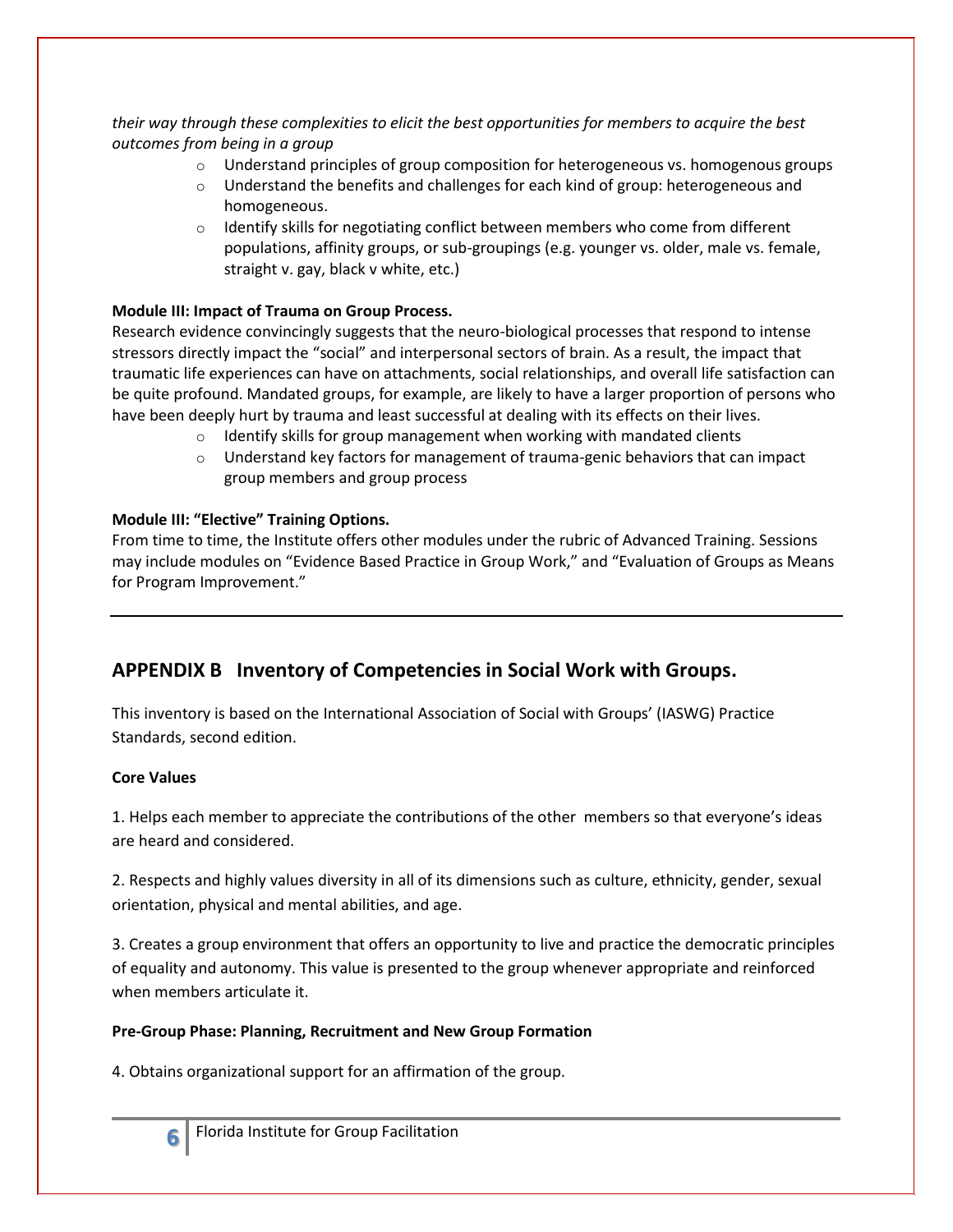5. Selects the group type, structure, processes, and size that will be appropriate for attaining the purposes of the group.

6. Reaches out to and recruits potential group members.

7. Obtains consent from potential members and relevant others as required by ethical guidelines and organizational requirements.

8. Clarifies potential group members' goals and expectations of the group work service and uses this information to assess prospective members' potential investments in the pursuit of group goals.

9. Helps members specify goals in terms that can lead to the determination of their attainment.

10. Establishes an appropriate meeting place and meeting time that will be conducive to members' comfort, safety, and access to the group.

11. Prepares members for the group in appropriate ways (which will differ depending whether the group is intended to attain individual goals or to accomplish task purposes in the agency and community).

12. Demonstrates empathy in identifying members' feelings and reactions to joining the group.

13. Knows how to select members for the group in relationship to principles of group composition (may not apply to groups in which others determine the group's membership).

14. Develops a clear statement of group purpose that reflects member needs and agency mission and goals (often done cooperatively with the group members).

15. Considers potential contextual, environmental, and societal impacts on the group.

16. As appropriate, explains group purposes and processes to nonmembers such as other agency personnel, relevant community entities, and parents or referring agencies.

17. Considers issues of group content as well as the use of activities, supplies needed, and resources.

18. Identifies and uses methods to track group progress (e.g., group progress notes, formal and informal evaluations).

19. If relevant, considers with the co-worker together the implications of similarities and differences with respect to such issues as approaches, styles, and communication.

21. Accesses and uses supervision [or consultation] on a regular basis.

## **Group Work in the Beginning Phase**

22. Works collaboratively with members to develop a beginning contract for work that identifies tasks to be accomplished, goals to be achieved and the process by which the work is to occur.

23. Discusses confidentiality and limits.

**7**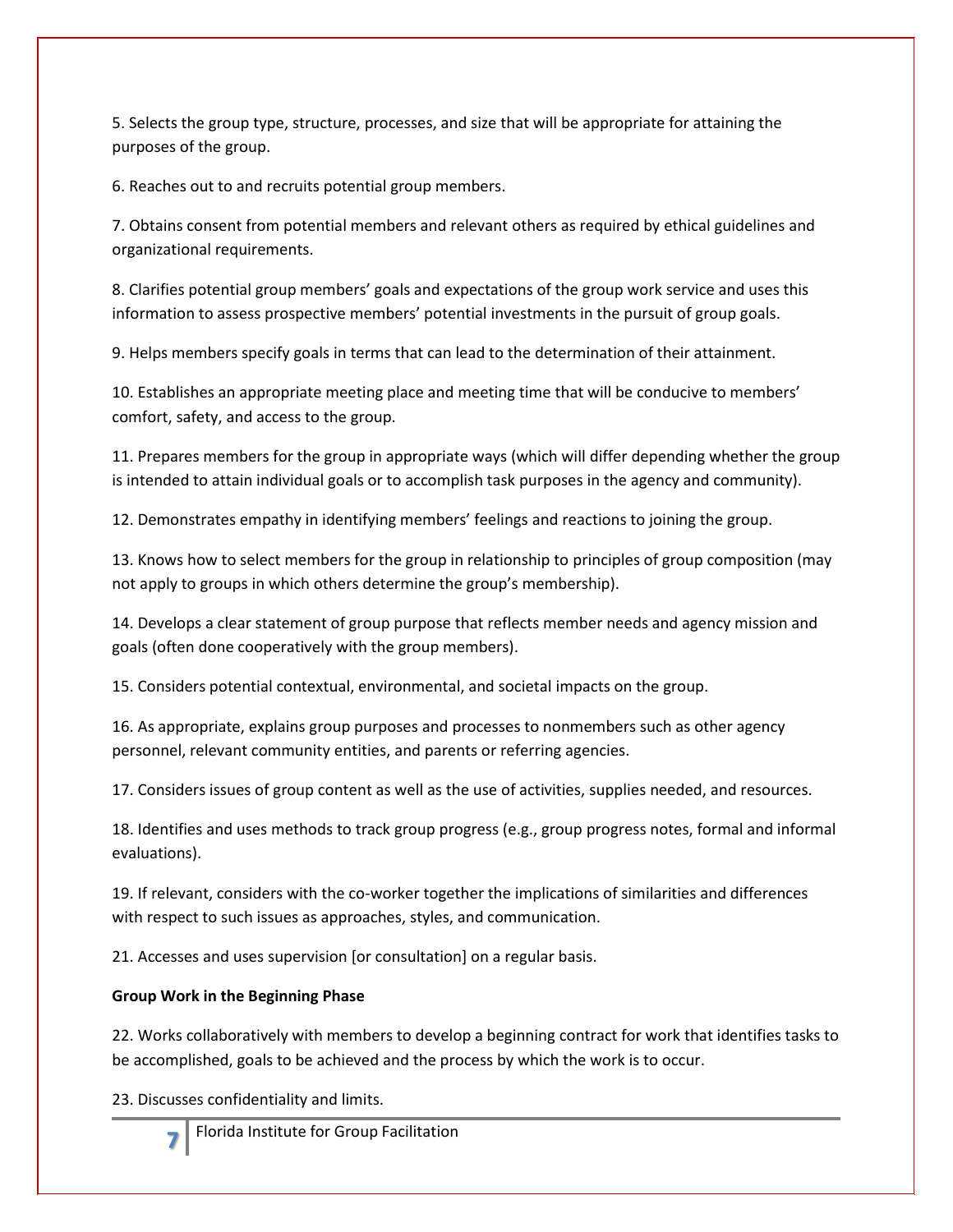24. Assists members in identifying and clarifying individual goals and group goals.

25. Helps the members to link individual goals with group purposes.

26. Invites full participation of all members.

27. Solicits member feedback on the progress of the group.

28. If relevant, employs special skills in working with mandated members and understands the impact on group dynamics of member's mandated status.

29. Establishes rapport with individual members and the group as a whole.

30. Assists group members in establishing relationships with one another.

31. Highlights member commonalities

32. Encourages direct member to member communication.

33. Seeks to aid the group in establishing norms for participation that promotes safety and trust.

34. Seeks to cultivate mutual aid.

35. Appreciates the impact of various psychological, socio-cultural and environmental forces on participation.

36. Promotes group exploration of non-productive norms when these arise.

37. Promotes autonomy and self-determination.

38. Encourages member empowerment.

## **Group Work in the Middle Phase**

39. Reinforces connection between individual concerns/needs and group goals.

40. Offers programmatic ideas and activities that support group purpose and assist in helping members achieve individual and group goals.

41. Assesses progress towards individual and group goals.

42. Identifies difficulties and obstacles that interfere with the group and its members' abilities to reach their goals.

43. If obstacles are related to the specific needs of an individual member, when appropriate, offers individual time outside of group.

44. Ensures that the group has attended to special needs of individual members (e.g., physical, cognitive, language, or cultural).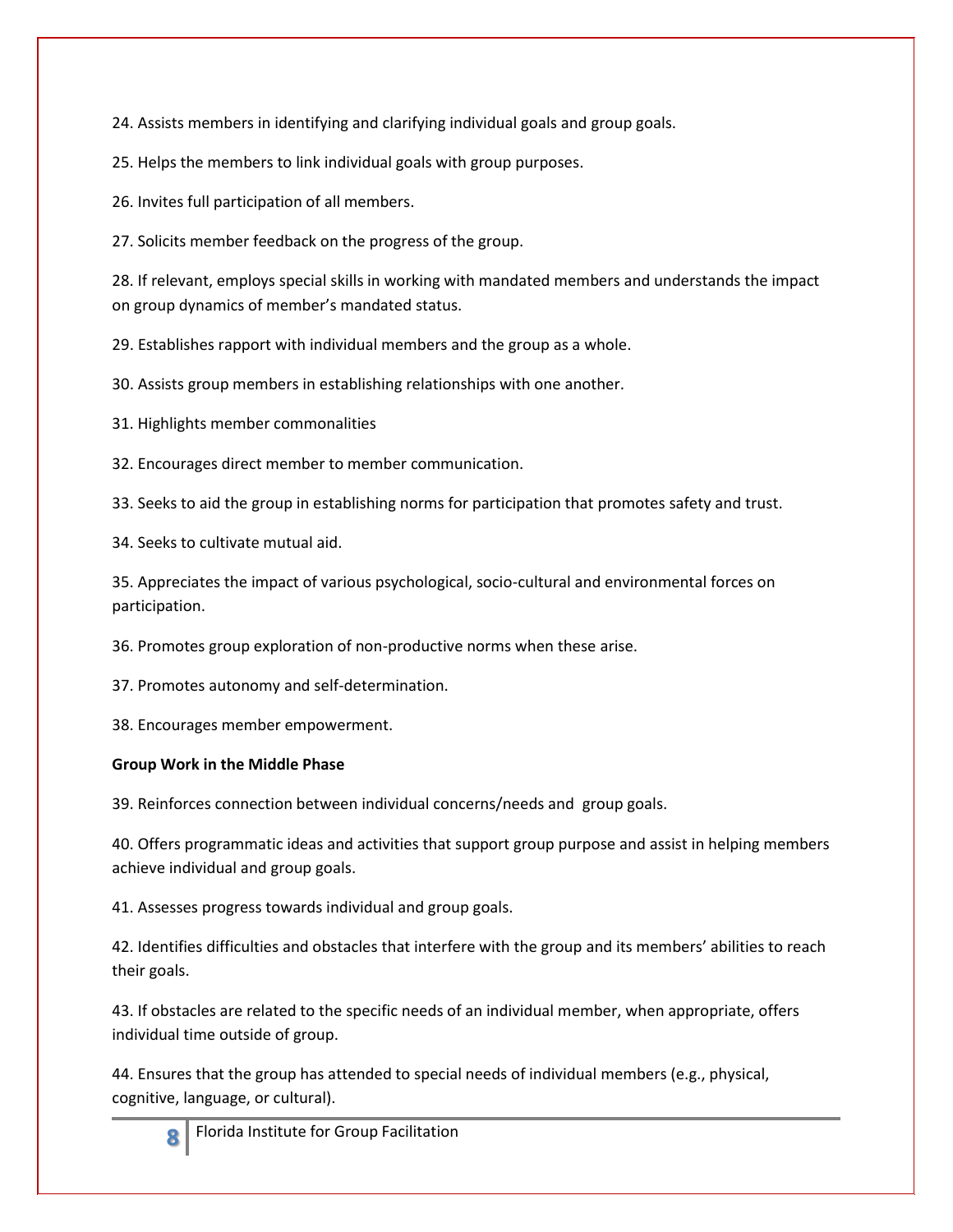45. Assists members to engage in problem solving, in making choices and decisions, and in evaluating potential outcomes of decisions.

46. Summarizes sessions with the group.

47. Plans next steps with the group.

48. Re-contracts with members, if needed, to assist in achieving individual and group goals.

49. Clarifies and interprets communication patterns among members, between members and worker, and between the group and systems outside the group.

50. Models and encourages honest communication and feedback among members and between members and workers.

51. Reviews group values and norms.

52. Assists members to identify and articulate feelings.

53. Assists members to perceive verbal and non-verbal communication.

54. Helps members mediate conflict within the group.

55. Assists members to make connections with other group members that may continue after the group ends, if this is appropriate.

56. Uses tools of empowerment to assist members to develop ''ownership'' of the group.

57. Assists members to identify and access resources from inside and outside the group.

58. Uses record keeping techniques to monitor leadership skills and group process.

59. Uses group approaches appropriate to the populations served and the tasks undertaken as demonstrated in the literature, worker and agency experience, and other sources of professional knowledge.

### **Group Work in the Ending Phase**

60. Prepares members for the group's ending in advance.

61. If a direct practice group, helps members identify gains they have made and changes that have resulted from their participation in the group. If a task group, helps members discuss what they have learned from this experience that will be useful to them in other task groups (involves considering how achieving group goals will contribute to the functioning of the organization and/or community).

62. Discusses the impact of the group on systems outside of the group (e.g., family, organization, community.)